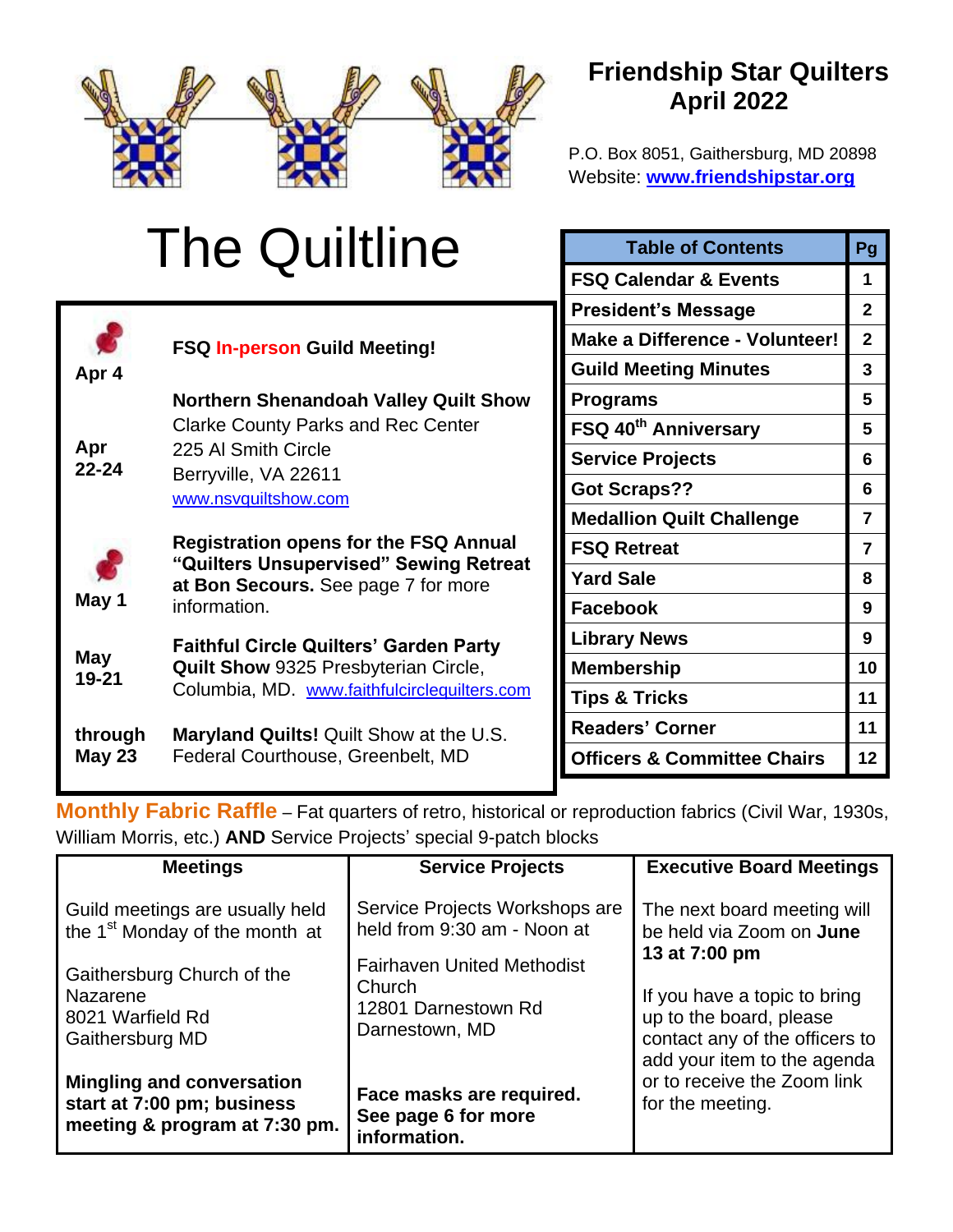

You can't use up creativity. The more you use, the more you have."

## ― **Maya Angelou**

April is the month where it starts to feel like winter might actually be over. Spring may officially start in March, but it can still be dreadfully cold, like it has been this past week. When it's cold, I'm not so tempted by the garden – that will change when it gets warm! Until then, creativity rules inside rather than outside.

Do you think of yourself as creative? YOU ARE!!! I know you ALL are, because of all the beautiful quilts I get to see at show-and-tell.

I've been keeping up with my daily sewing practice. Some days, it's only a single seam, most days I get at least one (simple) block completed, and some days I have the luxury of focused sewing. I've finished a couple of UFOs, and some new starts as well. I'm also managing to use more stash than I've added to it, so I think that's a win as well. My quilting "helpers" are growing, and they're not always so helpful. I've learned I need to keep the pincushion hidden when I'm not using it.

Yours in Quilting,

Michele

## **Make a Difference – Volunteer!**

We need volunteers for the following Executive Board positions, since most of our current officers' terms will end at our June meeting:

**President** – Presides over monthly guild meetings and at bi-monthly Executive Board meetings.

**Vice President** – Fills in for the President when needed; is responsible for obtaining door prizes for guild meetings.

**Secretary** – Takes minutes at the guild and the Executive Board meetings. Maintains a notebook of important documents such as meeting minutes, speaker contracts, raffle licenses, etc.

**Co-Treasurer** – Will be trained by Co-Treasurer Kathy Swartz (who is staying on for a 2nd year) to keep the books, make deposits, write checks, file tax forms, etc. This person will also train the next Co-Treasurer.

Please support your guild by volunteering for one of these positions. Get a friend to share the position or to assume one of the other positions! The guild cannot continue without your support.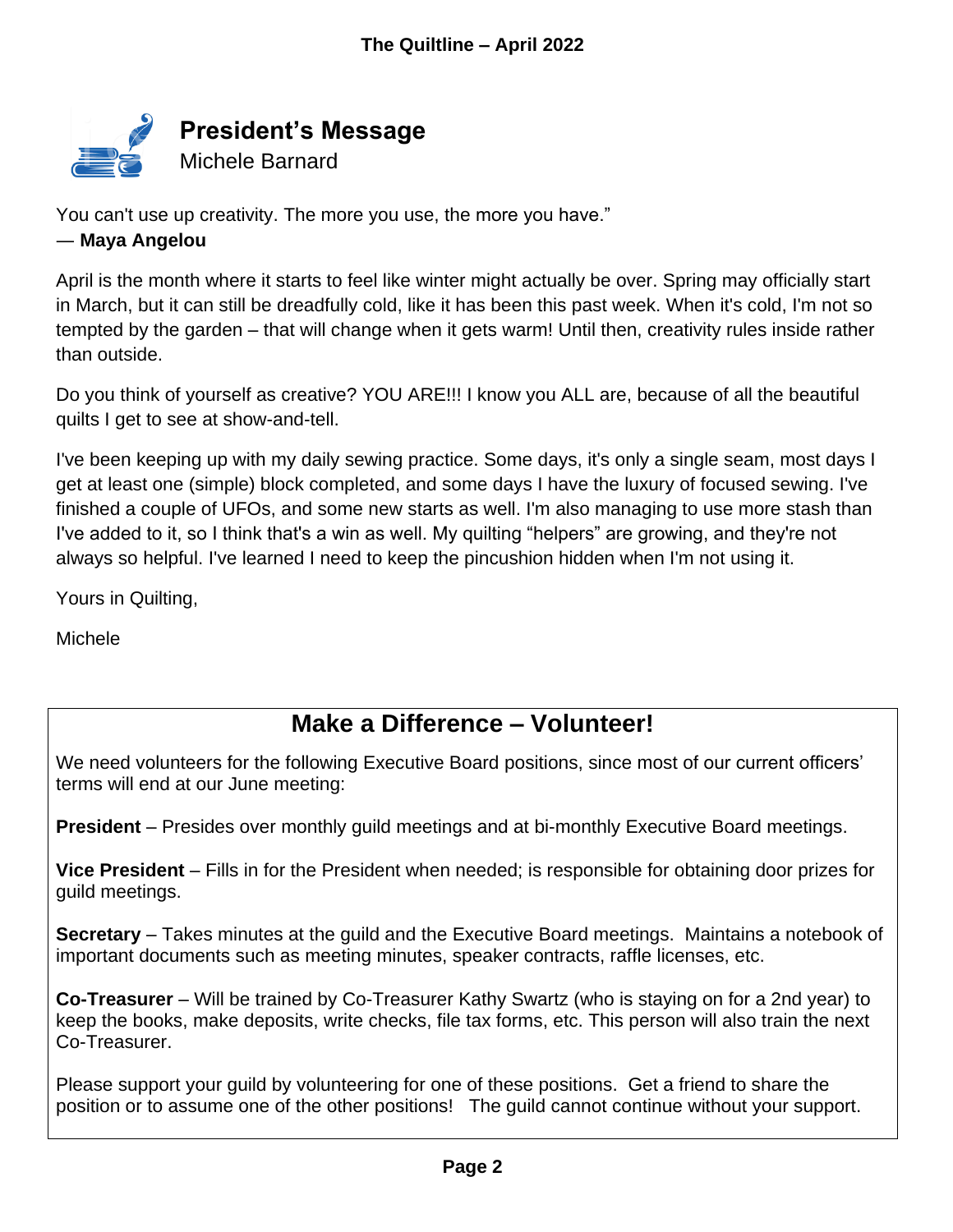

## **March Guild Minutes**

Peggy Weidman

President Michele Barnard called the meeting to order at 7:30 PM and asked everyone to mute their lines if not speaking. She then asked any new members or guests to introduce themselves. Cathy Cohn introduced herself as guest who is interested in possibly joining the guild and was welcomed to the meeting.

**Meeting Minutes:** The February FSQ Meeting Minutes were approved as submitted.

## **Treasurer's Report – Kathy Swartz**

Kathy did not have anything to report. She did mention that the transition from Sun Trust to Truist Bank is complete and she has been able to log in to the FSQ account.

#### **ANNOUNCEMENTS**

The next Executive Board Meeting is Monday, April 11 at 7 PM by Zoom. Anyone interested in attending is welcome. Contact one of the officers if you wish to attend.

## **COMMITTEE REPORTS**

#### **Program Chair News – Michele Barnard**

Cathy Miller is stepping down as program chair. New volunteers to fill her position are Michele Barnard, Stacy Ross, and Judy Walsh. Stacy and Judy introduced themselves and indicated their excitement about recruiting speakers for the next year.

#### **Nominating Committee- Michele Barnard**

All of the current officers have served 2 terms and must step down. A new slate of officers is needed. A volunteer is needed to head the Nominating Committee.

#### **Anniversary Celebration – Ann Flaggs**

Ann will be organizing a celebration of  $\overline{FSQ}$ 's 40<sup>th</sup> Anniversary in October. She has a small group to help and they will be meeting next week by Zoom. She asked people to send in photos of anything related to the guild because they plan to put together a photo presentation. They also want to recruit some people to talk about events. She welcomed anyone who wants to participate to join in. More details will be in the next newsletter.

#### **Service Projects – Anne Weaver**

Workshops are back in person again. The next one is March 24. In addition to working on the quilts at the meeting, kits for pillowcases, quilts, and placemats will be available for pickup. Service Projects is also currently working on a drive to make placemats for Meals on Wheels in Kensington. There was a question about whether pillowcases should be washed and ironed and submitted in plastic bags. Anne emphasized that this is done because many of the hospitalized children are immune compromised due to chemotherapy. It was also asked whether the instructions for placemats were posted on line. Anne indicated that they would be posted and a link to instructions at Capital Quilts would be provided.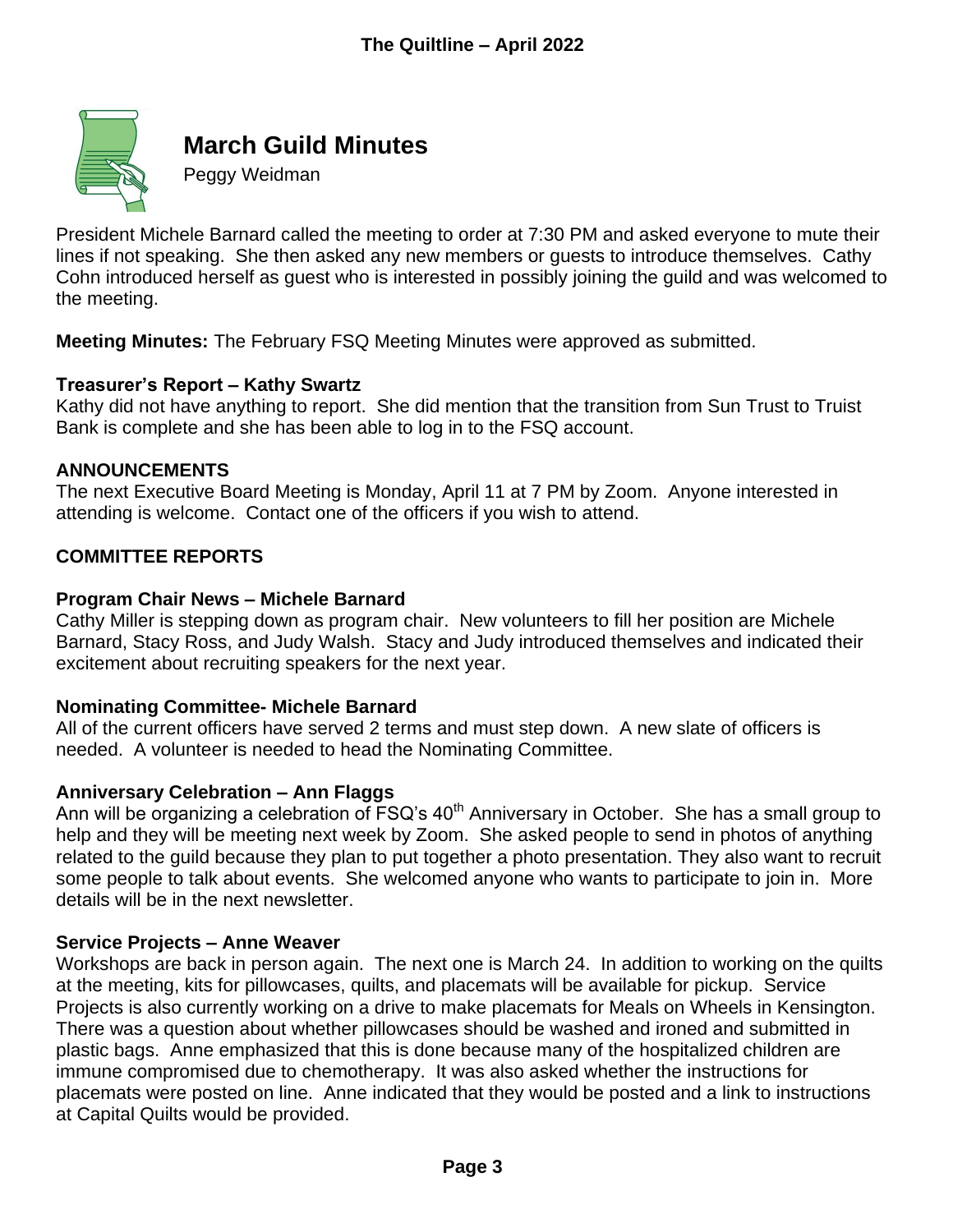## **Service Projects Challenge –**

JoAnne DuChez was not present. Michele explained that the new challenge would be to make a medallion quilt; the details were presented in the newsletter.

## **Library Committee - Rosie Hormuth**

The library has a couple somewhat valuable donated books in its possession. One is Jinny Beyer's Album of Patchwork Quilting, which sells new for \$400 and for \$280 used. The other is the Quilters of Gee's Bend, which sells for \$90 used. The library committee would like to put each of these books up for silent auction beginning at the next in-person meeting. The winner will be announced at the June Yard Sale. Starting bids will be \$45 for the Jinny Beyer's book, and \$35 for the Gee's Bend book.

## **Yard Sale Committee - Peggy Weidman**

Although the committee talked about having a weekend yard sale, there isn't enough time to plan it this year. So the yard sale will be held at the June FSQ meeting as usual. The committee has already started collecting donations and will be collecting at all of the Service Projects meetings and in-person FSQ meetings through May. The committee requests that donations of fabric, of books/patterns, and of notions/everything else be placed separate containers. They also request that donations not include books older than 2017, clothing, clothing patterns, clothing fabric, home decor fabric, or really small pieces of fabric. Email the Yard Sale Committee if you have questions.

#### **FSQ Facebook – Suma Glassman**

Suma said that the FSQ Facebook group for members has been growing every week and people are posting their own things.

#### **Fabric Raffle – Liz Plantz**

The fabric for the April Raffle is any retro, historical, or reproduction fabric. The many-times-deferred Service Project Special is now scheduled for April as well. The Service Project Special is a 9-patch block measuring 12.5 inches square with a request for juvenile themed fabric at the 4 corners and center, and solid white fabric in the other squares. It was further suggested that members bring one for the raffle as well as one for Service Projects.

#### **Membership Chair – Charlene Danka**

FSQ has 106 members as of the end of February.

#### **Program – Cathy Miller**

Cathy went out with a flourish and introduced the March speaker, Jane Hauprich.

## **Program Speaker – Jane Hauprich "Making Negative a Positive"**

**Show and Tell –** Judy Walsh presented a slideshow of 20 quilt photos submitted by 7 guild members who described their creations.

#### **Door Prize**

The FSQ door prize gift card was won by Cathy Cottom.

#### **The meeting was adjourned at 9:13 PM**

Respectfully submitted, Peggy Weidman, Secretary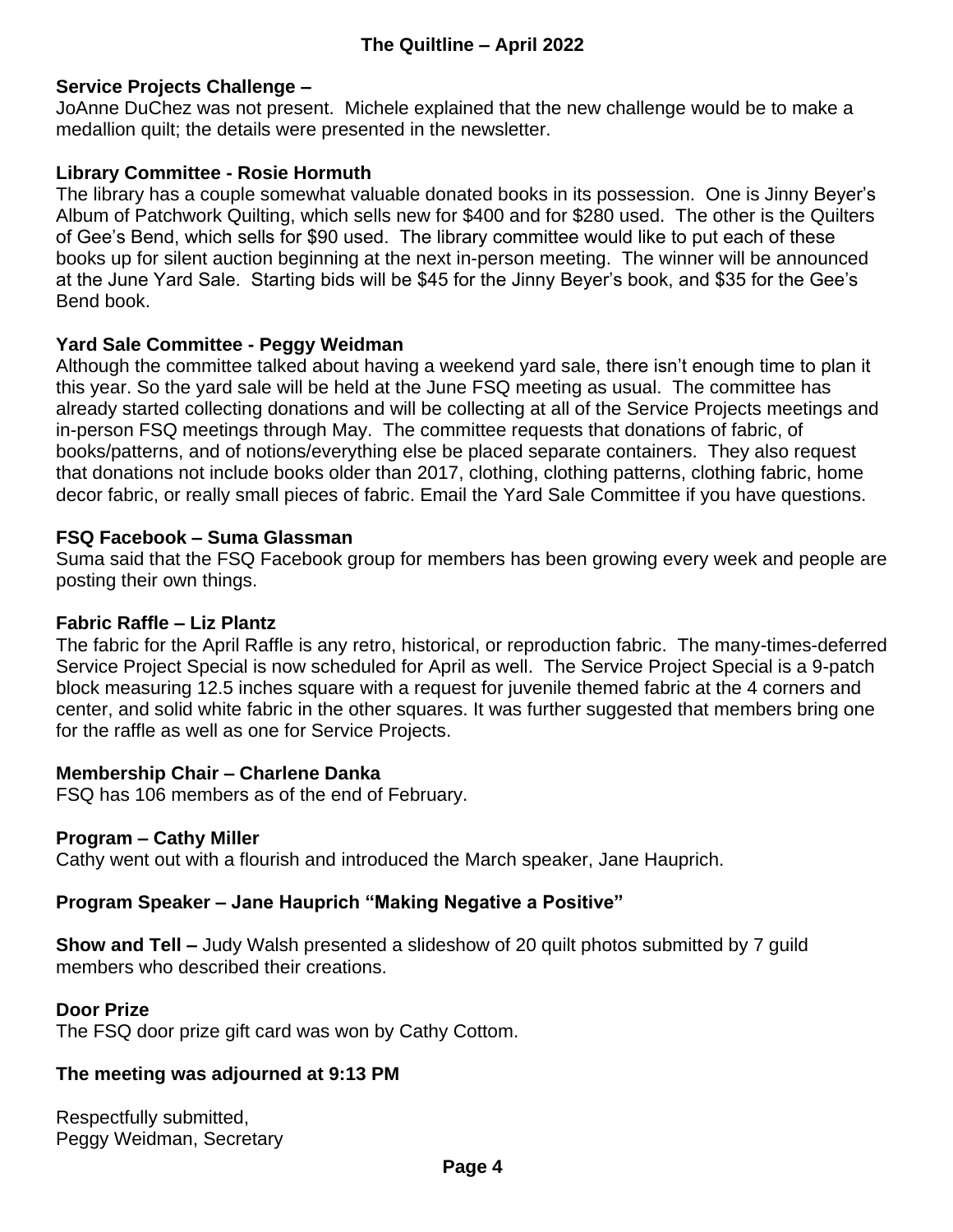

**Programs** Cathy Miller

April 4, Karen Kehl will present the Science of Color (described below). We are also having dinner at the Dogfish Head Alehouse prior to the meeting. Please RSVP on SignUpGenius so we can let the restaurant know how many places to set for us.

## **The Science of Color:**

While there are numerous presentations on Color Theory, there is not much discussion of the science of color. There are numerous scientific studies on the physics, biology, psychology and sociology of color.

While this presentation includes the display of quilts as examples of color science principles, most of the presentation is focused on describing the science of color using a multi-media presentation (including short videos, pictures of functional MRIs showing how the brain reacts to color, etc.) and interactive experiences.

The presentation concludes with a discussion of how to incorporate the science of color into your quilts.



**FSQ 40th Anniversary** Anne Flaggs

In 1981, twelve Montgomery County women decided to expand their small quilt group. They created Friendship Star Quilters and invited the quilting public in October 1982 to join them.

We are looking to have a program/celebration of our anniversary in the fall but we need your help to gather any pictures, articles or other memorabilia to help make this program successful.

If you have pictures related to FSQ meetings, quilt shows, retreats, mini groups, quilting related trips or even you and your awesome quilts please get them to me either through email at [anne.f.flaggs@gmail.com](mailto:anne.f.flaggs@gmail.com) or at one of our upcoming meetings. We would love to see photos from 40 years ago, 4 years ago or even last week. If you have you been published in a magazine or internet article, please send that to me also so we can celebrate our member achievements.

Thanks for your help to make this a successful program.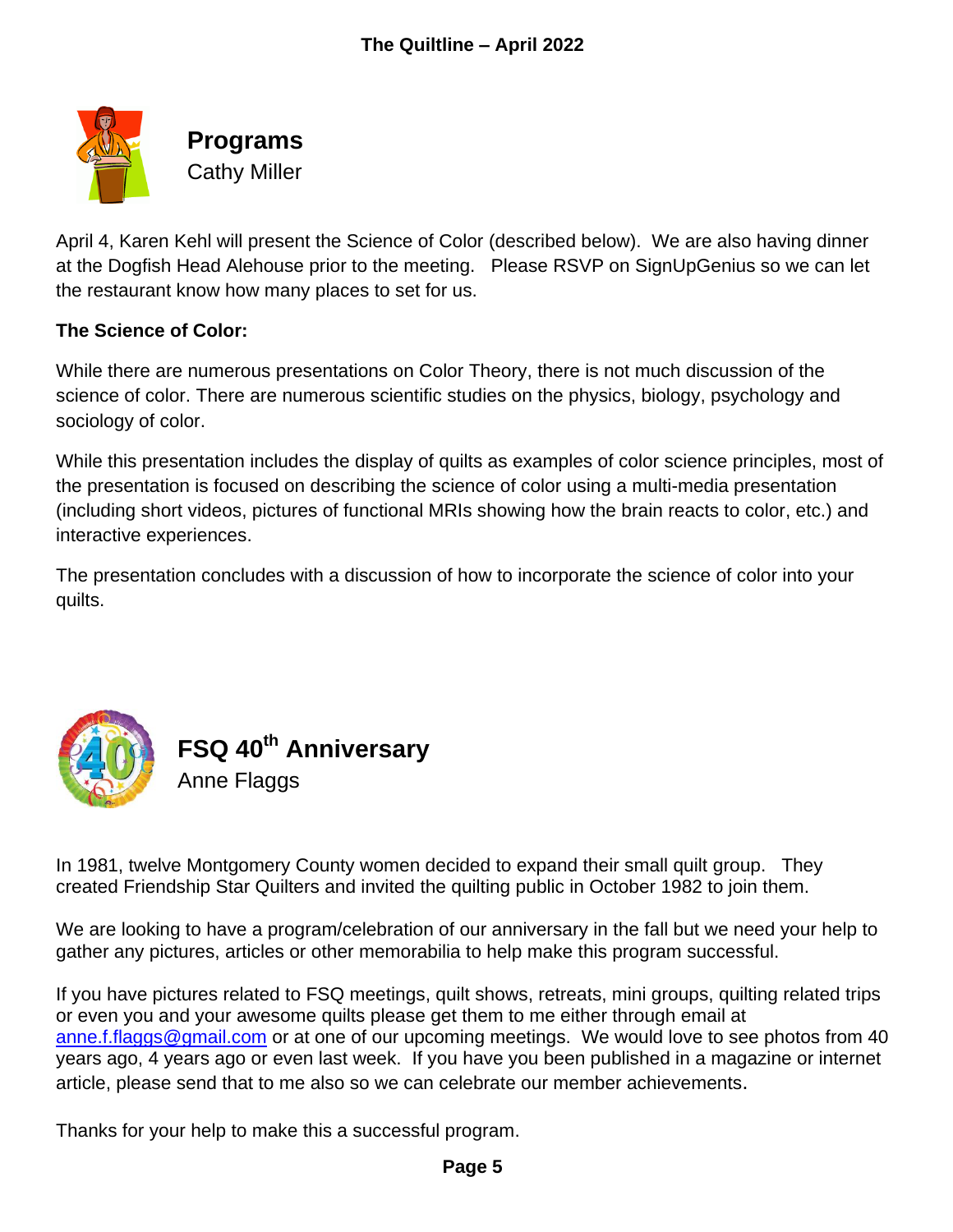

## **Service Projects**

Anne Weaver and Nancy Brennan

As we think of spring, the first things that come to mind are cheery colors and bright flowery prints. What better fabrics to use for placemats for the clients of Meals on Wheels in Kensington? We will be collecting placemats (no need to make sets, singles are perfect) all through the month of April. This is a great way to put a dent in your stash! Colleen Biasco told us that it's a great way to use those orphan blocks you don't know what to do with. Limited fabric and batting/flannel will be available at Service Projects workshops on April 7 and 14, as well as at the guild meetings on April 4 and May 2. You can, of course, use any pattern you like, but here is a link (thanks to Capital Quilts) for a quick one, which finishes at 14" x 18" -

[https://media.rainpos.com/4674/charmsquareplacemats\\_20151019091959.pdf.](https://media.rainpos.com/4674/charmsquareplacemats_20151019091959.pdf) They are due the first week in May at either the guild meeting on May 2 or the Service Projects workshop on May 5. A great way to celebrate spring by giving to others!

Service Projects workshops are held twice a month, from 9:30 am until noon at Fairhaven United Methodist Church, 12801 Darnestown Road (Route 28), about ½ mile west of Quince Orchard High School. The April workshops will be held on Thursday, April 7 and 14. We love to welcome newcomers! For details, contact Nance Brennan or Anne Weaver.

# **Got Scraps??**

Some members have asked me what to do with their fabric scraps. Although I do not have storage space in my small apartment, I can keep the bags in my car and deliver them to my Sewing Guild friend who lives in Leisure World. (She takes the scraps somewhere in Pennsylvania.)

Bring your fabric scraps in a **kitchen-size drawstring bag** to the April 7th Service Projects Workshop and I'll collect them there and take to Leisure World.

I live in Kensington, so if it's easier to bring to me directly that would be great! Send me an email to coordinate a drop-off directly to my car.

Alice Washburn 3620 Littledale Road, Apt. 205 Kennsington, MD 20895 [Alrie1@comcast.net](mailto:Alrie1@comcast.net)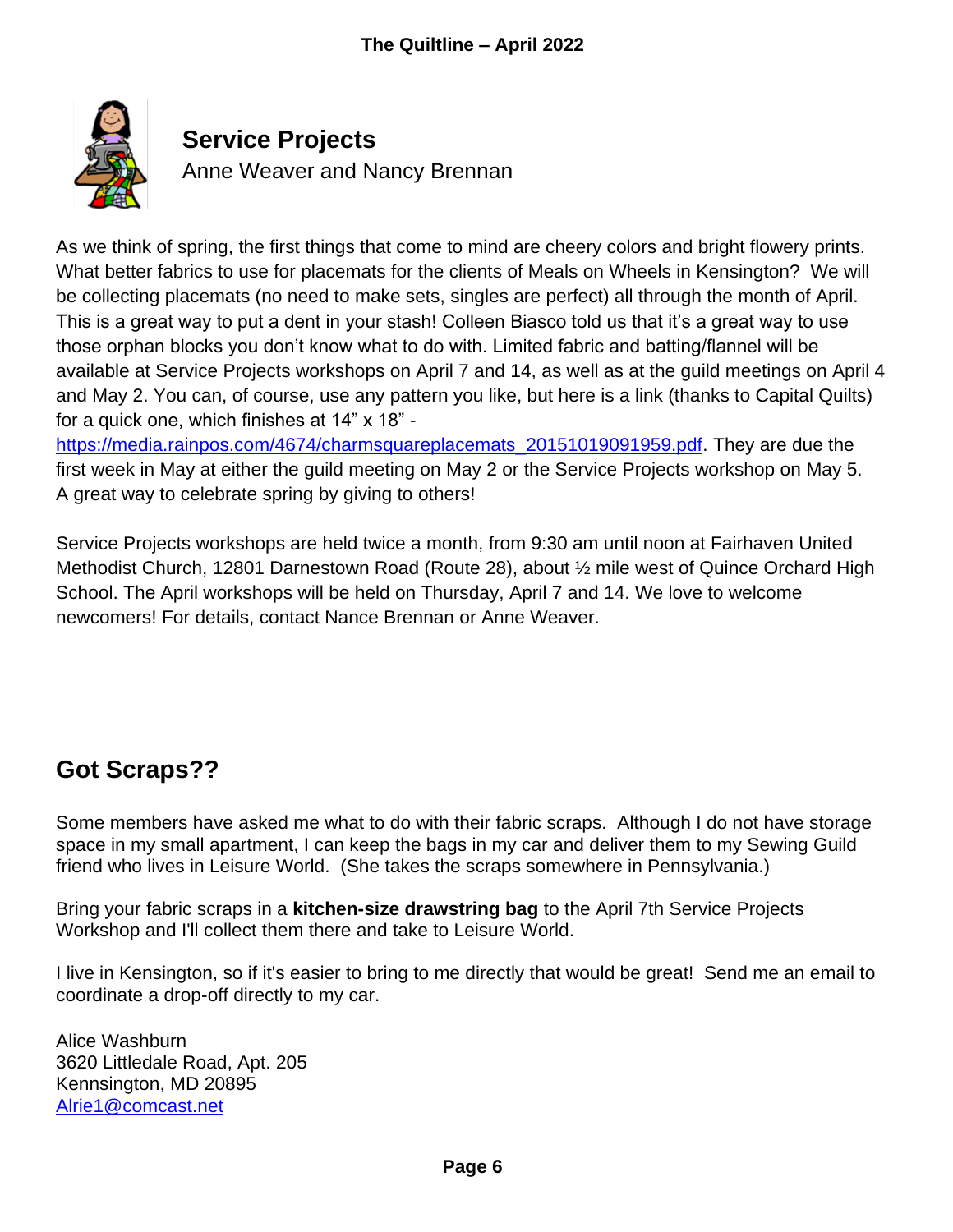

# **Medallion in the Middle Service Projects 2022 Summer Quilt Challenge** JoAnne DuChez

Are you up t for the next Service Projects Summer Quilt Challenge? This year the challenge is to create a medallion quilt. The quilt should focus on an obvious medallion, usually centered, surrounded by several borders. Check out Pinterest for examples of traditional and modern medallion quilts.

The final product must be quilted and bound, between 40" square and twin size. As in the past all quilts will be donated to Service Projects.

Fabric bundles will be available at the April and May meetings and at Service Project Workshops. If you would rather, feel free to use your own stash for your creation.

Finished quilts are due at the September  $12<sup>th</sup>$  meeting by 7:15 pm. Voting will take place before the meeting and during the first 10 minutes of the break.

Yard Sale Bucks will be awarded to the three quilts with the most votes.

We can't wait to see what your imaginative spirits create. Have fun and good luck!



**FSQ Retreat at Bon Secours January 13-16, 2023**

Colleen Biasco and Jennifer Rossmere [retreats@friendshipstar.org](mailto:retreats@friendshipstar.org)

On May 1, 2022, the Retreat Committee will begin accepting registrations for our annual "Quilters Unsupervised" sewing retreat at Bon Secours Retreat Center. The retreat is open to all FSQ members. The maximum number of participants is 34 and we will maintain a wait list.

Registrations will be accepted on a first-come first-served basis. The registration form will be available on the FSQ website on May 1. Watch this space in the May Newsletter for further information.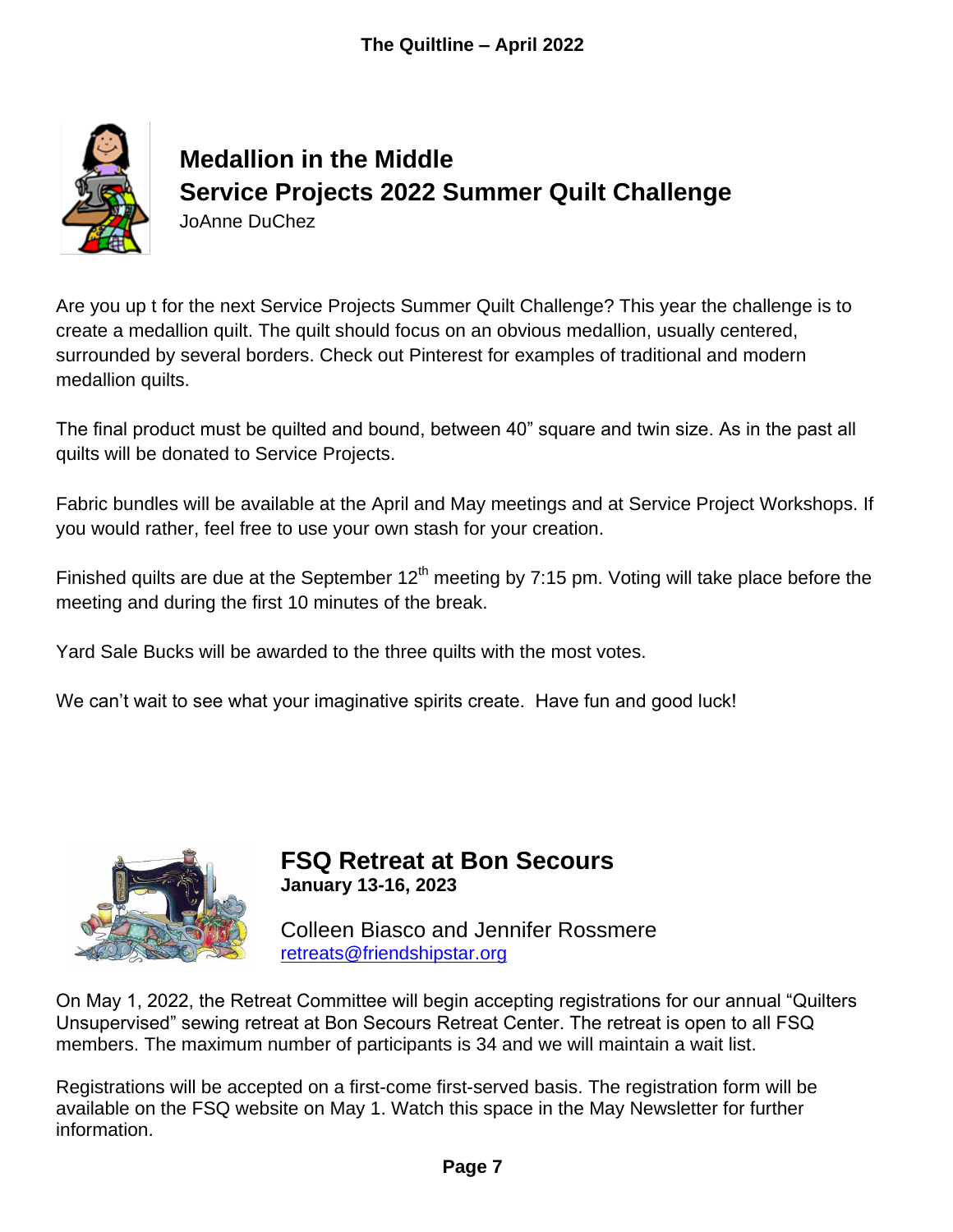

# *The 2022 FSQ Yard Sale will be held on June 6th at our monthly FSQ meeting!*

Jennifer Rossmere

The Yard Sale Committee is continuing to collect your wonderful donations.

## **Collecting at in-person FSQ Meetings** – April 4th and May 2<sup>nd</sup>

Several cars will be in front of the church before the meeting so that you can put your donations directly into our cars as you arrive. If you come later, we will have a box in the foyer where you can leave your donations.

Collecting at Service Projects - Fairhaven United Methodist Church: April 7<sup>th</sup> and 14<sup>th</sup>

Since the Church has reopened for in-person workshops, please come into the building and ask for Wendy Bauman, Peggy Weidman or Jennifer Rossmere. We will transfer your donations directly to our cars (no need to carry them into the church). Please be aware that masks are still required when entering Fairhaven Church.

**If you have a large donation**, please contact Carmen Contreras-Sesvold [\(carmen.sesvold@gmail.com\)](mailto:carmen.sesvold@gmail.com).

**Donations** - It would be wonderful if you could help us by separating your donations into containers with fabric only, paper only (patterns, books, etc.), or notions/other items.

## **We specifically want quilting supplies and are NOT accepting**:

- really small scraps of fabric (less than about 5 inches square)
- home décor or clothing fabric
- clothing patterns
- books published before 2017

If you have any questions, please email the Yard Sale Committee at [Yard\\_Sale@friendshipstar.org.](mailto:Yard_Sale@friendshipstar.org)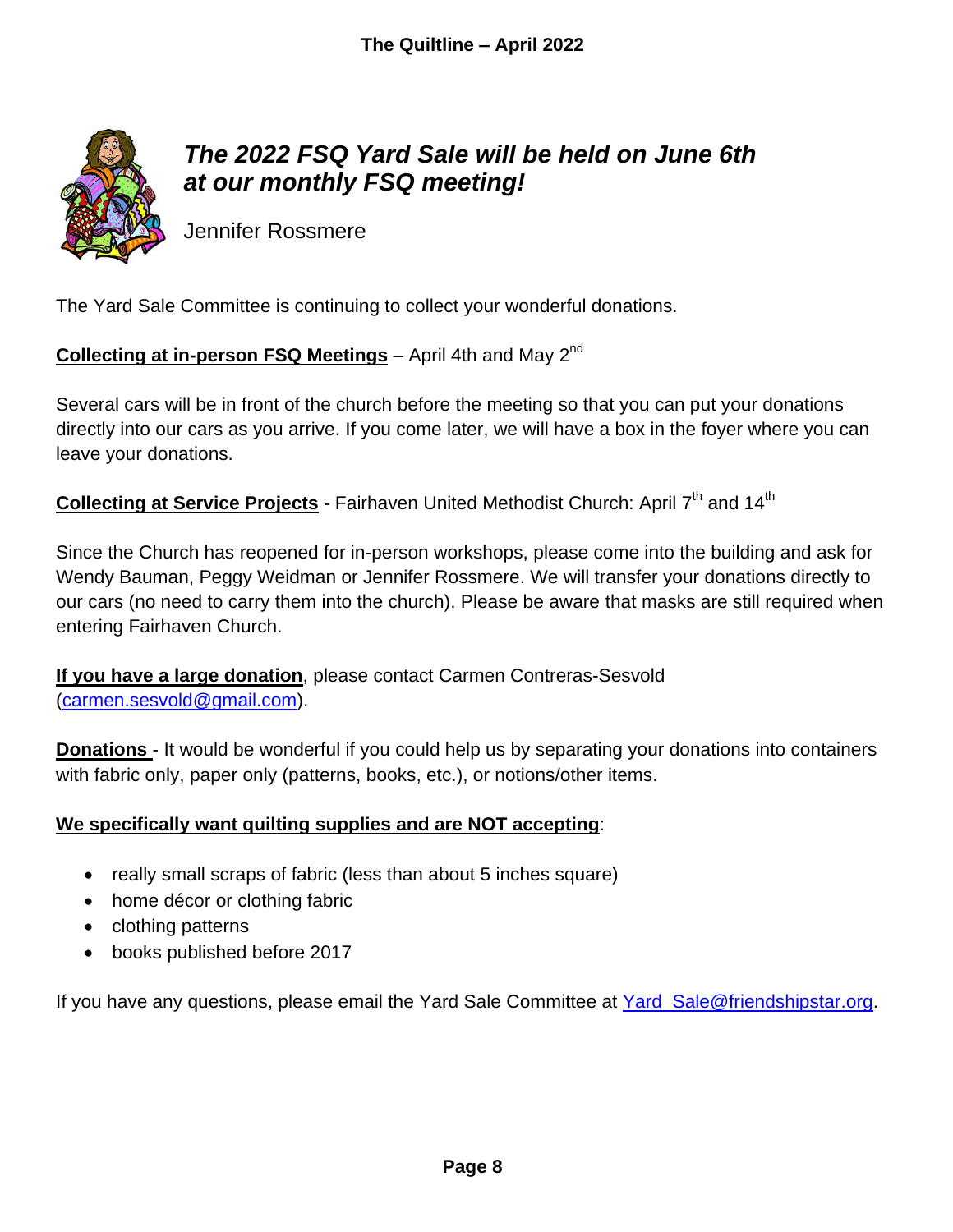

As of January of this year, we now have a Facebook Group in addition to our regular page on that platform. Please like the page and join the group. The group will allow you to share pictures of your work with other members. Both pages are public so you can still view them just by going to the links. We post various items of interest to both areas.

The regular Facebook page is located at <https://facebook.com/FriendshipStarQuilters/>

The Facebook Group is at <https://www.facebook.com/groups/421870746339372>

If you have any questions, you can contact either Ellen or Suma individually, or send an email to [facebook@friendshipstar.org](mailto:facebook@friendshipstar.org) .



**Library News** Rosie Hormuth and Liz Lawrence

The library will be open for all FSQ in-person meetings! Please drop by our tables, page through a few books, and make a couple selections to take home for a month. We have lots to inspire you and get your creativity flowing.

As a bonus for the Guild, we have been gifted with a like-new, hard-back copy of "The Quilter's Album of Patchwork Patterns" by Jinny Beyer (2009). If purchased new through Amazon, the cost is \$424.98; used copies are from \$281. You will have the opportunity to bid for it starting at \$45 via a silent auction beginning with the next in-person FSQ meeting.

At the same time we will be offering the FSQ Library hard-back copy of "The Quilts of Gee's Bend" starting at \$35. Used through Amazon starts at \$90.

The highest bidder will be announced at the June meeting before the yard sale opens. Please take advantage of this opportunity. Proceeds will go to FSQ.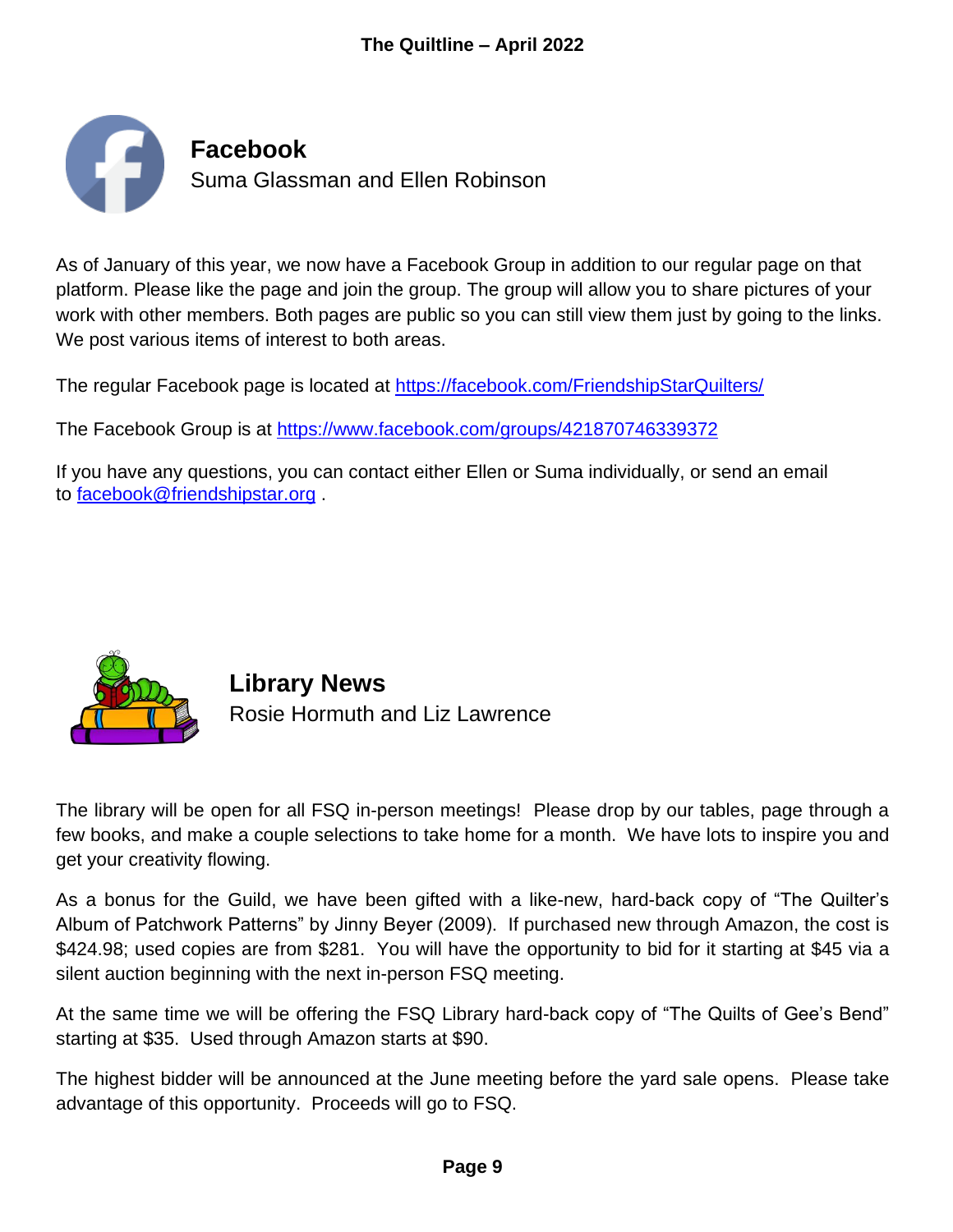

**Membership** Charlene Danka

It's been quite a while since we have all gathered together in person for our guild meeting. Please remember to wear your nametag but if you can't find it after all these months or you don't have one, pick up a temporary tag at the Membership table when you sign in. It's so helpful for greeting other members and guests.

We currently have 104 members. Starting in May we will begin the renewal process for the 2022- 2023 membership year. Stay tuned for more information in next month's newsletter.

Hope to see you at the April meeting.

Charlene Danka Membership Chair



## **April Birthdays**

Kay Campbell Anderson - Apr 4 Gerda Sherwood - Apr 9 Jill Frank - Apr 18 Joy Dorman - Apr 19 SherriJoyce King - Apr 22 Suma Glassman - Apr 25 Anne Flaggs - Apr 28 Gayle Sunde - Apr 28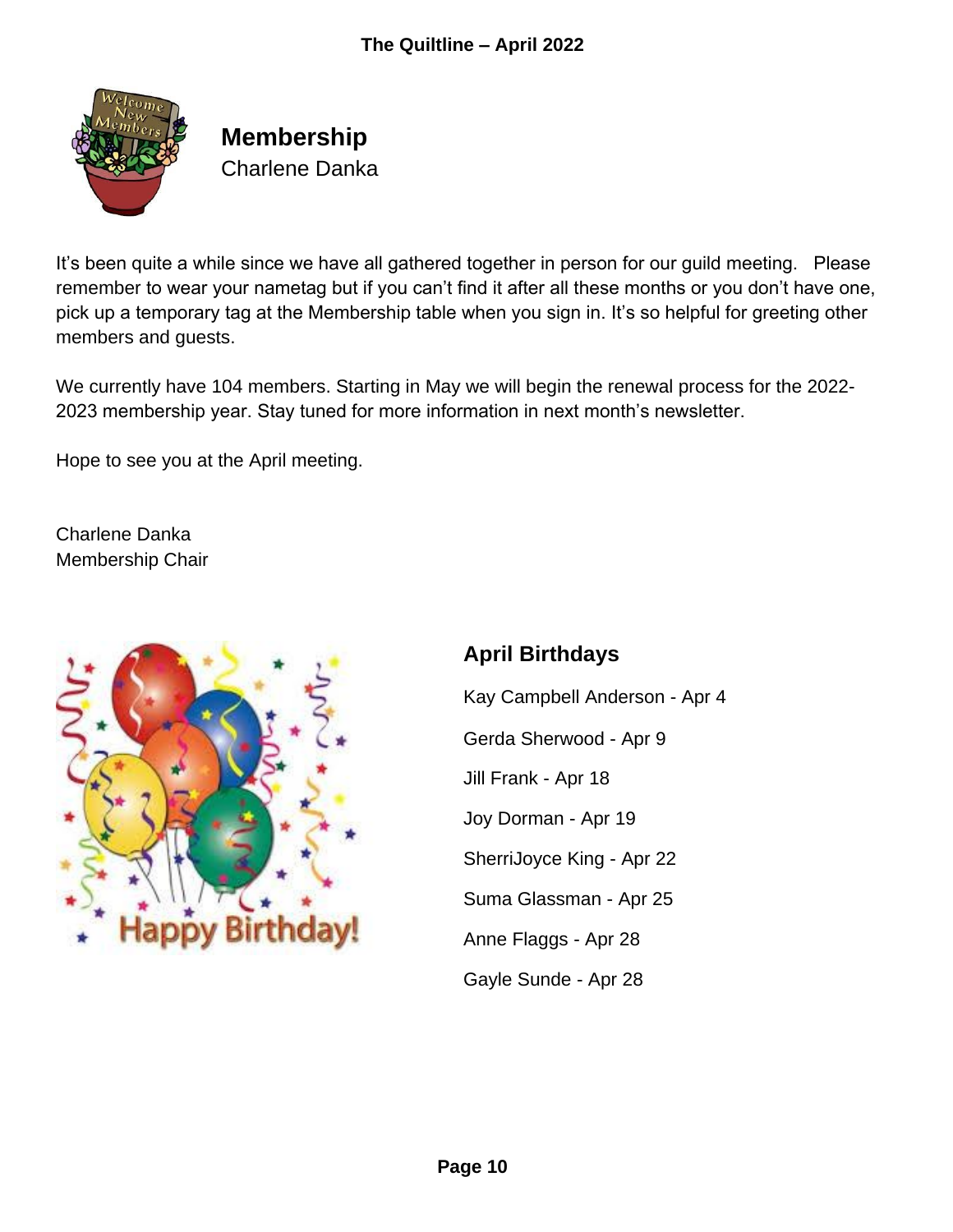

**Tips & Tricks** Judy Walsh

Did you know a Universal needle can be used to sew both woven and knit fabrics? That's because it has a slightly rounded point - though not as rounded as a jersey ball point needle.

If you're using a heavier thread, you might want to try a Topstitch needle, which has an extra-long eye to help you achieve straight lines and even stitches when using a straight stitch plate.

Have you've ever tried a self-threading sewing machine needle? If so, I'd love to hear how well it worked.

You can find all this information and more on the Schmetz web site: [https://schmetzneedles.com/household-sewing-machine-needle-chart\)](https://schmetzneedles.com/household-sewing-machine-needle-chart)

They also have an app to help you choose the right needle for your application. Just click on the following link to get the correct app for your device:<https://schmetzneedles.com/schmetz-app>

*All members are invited to contribute to this column. Please share a sewing/quilting tip you've found helpful by sending in a brief write-up for our next newsletter.*



**Readers' Corner** Anne Flaggs

Need a book recommendation? I recently listened to **The Second Mrs. Astor** by Shana Abe.

This is an historical fiction novel that is based on the true love story between Jack Astor and Madeline Force.

It's a Titanic story, so not all happy endings, but I found that it was both easy to listen to and interesting.

*All members are invited to contribute to this column. Please share some of the books or authors you've enjoyed by sending in a suggestion or brief write-up for our next newsletter.*